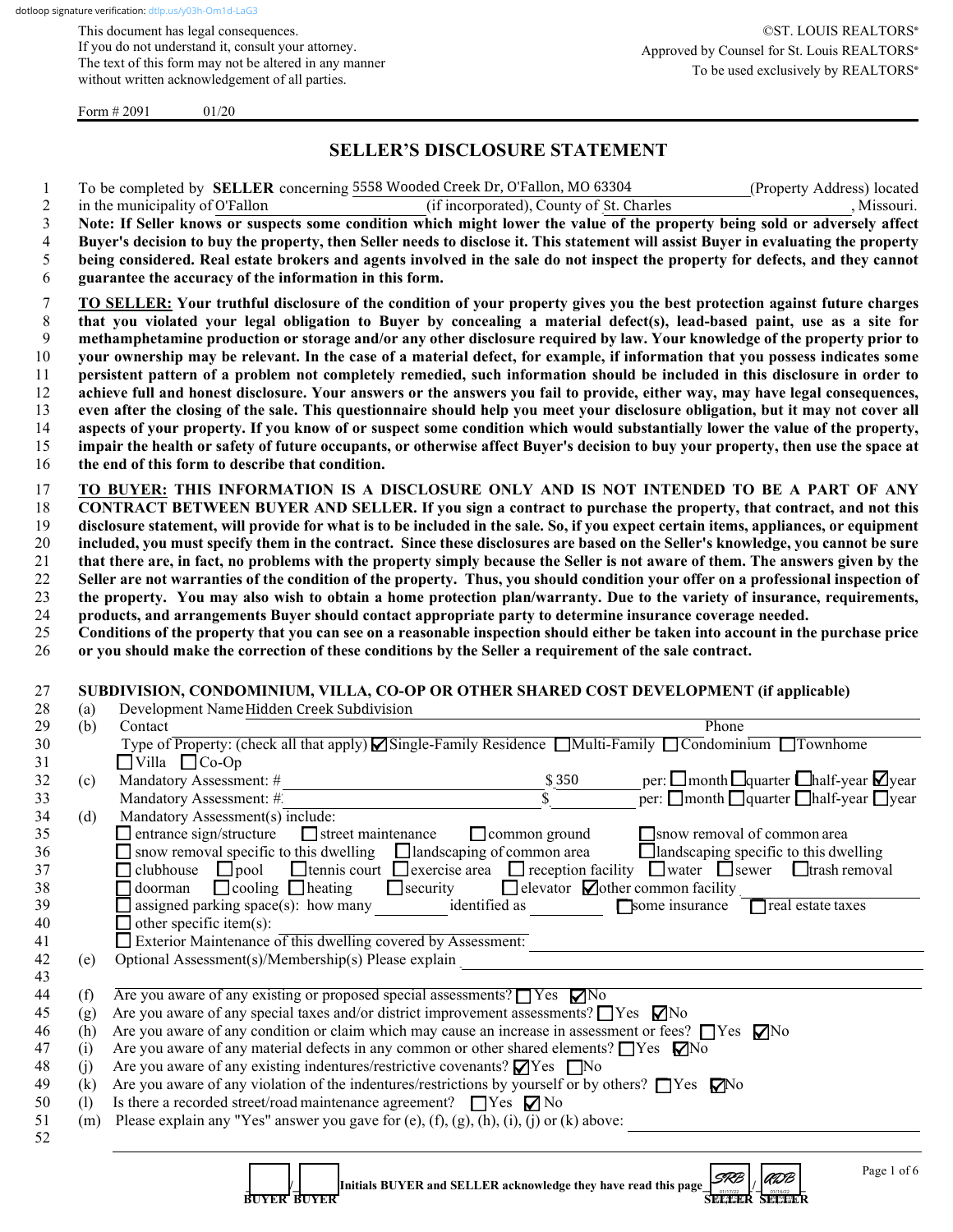dotloop signature verification: [dtlp.us/y03h-Om1d-LaG3](https://dtlp.us/y03h-Om1d-LaG3)

| 53         |                                       | <b>UTILITIES</b>                                                 |                                                                                                                                                                                                       |                                                           |  |  |  |
|------------|---------------------------------------|------------------------------------------------------------------|-------------------------------------------------------------------------------------------------------------------------------------------------------------------------------------------------------|-----------------------------------------------------------|--|--|--|
| 54         | <b>Utility</b>                        |                                                                  | <b>Current Provider</b>                                                                                                                                                                               |                                                           |  |  |  |
| 55         |                                       | Gas/Propane: Spire Missouri                                      |                                                                                                                                                                                                       | if Propane, is tank $\Box$ Owned $\Box$ Leased            |  |  |  |
| 56         | Electric: Ameren Missouri             |                                                                  |                                                                                                                                                                                                       |                                                           |  |  |  |
| 57         |                                       | Water: Missouri American Water                                   |                                                                                                                                                                                                       |                                                           |  |  |  |
| 58         | Sewer: Duckett Creek Sanitation       |                                                                  |                                                                                                                                                                                                       |                                                           |  |  |  |
| 59         | Trash: Ofallon Environmental Services |                                                                  |                                                                                                                                                                                                       |                                                           |  |  |  |
| 60         |                                       | Recycle: Ofallon Environmental Services                          |                                                                                                                                                                                                       |                                                           |  |  |  |
| 61         |                                       | Internet: Charter<br>Phone: Charter                              |                                                                                                                                                                                                       |                                                           |  |  |  |
| 62         |                                       |                                                                  |                                                                                                                                                                                                       |                                                           |  |  |  |
| 63         |                                       |                                                                  | HEATING, COOLING AND VENTILATING (Seller is not agreeing that all items checked are being offered for sale.)                                                                                          |                                                           |  |  |  |
| 64         | (a)                                   |                                                                  | Heating Equipment: $\Box$ Forced Air $\Box$ Hot Water Radiators $\Box$ Steam Radiators $\Box$ Radiant $\Box$ Baseboard                                                                                |                                                           |  |  |  |
| 65         | (b)                                   |                                                                  | Source of heating: □ElectricⅠ Natural Gas □ Propane □ Fuel Oil □ Other                                                                                                                                |                                                           |  |  |  |
| 66         | (c)                                   |                                                                  | Type of air conditioning: ⊠ Central Electric □ Central Gas □ Window/Wall (Number of window units                                                                                                      |                                                           |  |  |  |
| 67         | (d)                                   | Areas of house not served by central heating/cooling:            |                                                                                                                                                                                                       |                                                           |  |  |  |
| 68         | (e)                                   |                                                                  | Additional: Humidifier Blectronic Air Filter Media Filter Attic Fan Dother:                                                                                                                           |                                                           |  |  |  |
| 69         | (f)                                   |                                                                  | Are you aware of any problems or repairs needed with any item in this section? $\Box$ Yes $\Box$ No If "Yes", please explain                                                                          |                                                           |  |  |  |
| 70         |                                       |                                                                  |                                                                                                                                                                                                       |                                                           |  |  |  |
| 71         | (g)                                   | Other details:                                                   |                                                                                                                                                                                                       |                                                           |  |  |  |
| 72         |                                       | <b>FIREPLACE(S)</b>                                              |                                                                                                                                                                                                       |                                                           |  |  |  |
| 73         | (a)                                   |                                                                  | Type of fireplace: $\Box$ Wood Burning $\Box$ Vented Gas Logs $\Box$ Vent Free Gas Logs $\Box$ Wood Burning Stove $\Box$ Natural Gas $\Box$ Propane                                                   |                                                           |  |  |  |
| 74         | (b)                                   | Type of flues/venting:                                           |                                                                                                                                                                                                       |                                                           |  |  |  |
| 75         |                                       |                                                                  | $\overrightarrow{P}$ Functional: (properly vented for wood burning and vented gas logs) Number of fireplace(s) 1                                                                                      | Location(s) Family Room                                   |  |  |  |
| 76         |                                       | $\Box$ Non-Functional: Number of fireplace(s) Location(s)        | Please explain                                                                                                                                                                                        |                                                           |  |  |  |
| 77         | (c)                                   |                                                                  | Are you aware of any problems or repairs needed with any item in this section? $\Box$ Yes $\Box$ No If "Yes", please explain                                                                          |                                                           |  |  |  |
| 78         |                                       |                                                                  |                                                                                                                                                                                                       |                                                           |  |  |  |
| 79         |                                       |                                                                  | PLUMBING SYSTEM, FIXTURES AND EQUIPMENT; POOL/SPA/POND/LAKE/HOT TUB                                                                                                                                   |                                                           |  |  |  |
| 80         | (a)                                   | Water Heater: Electric Natural Gas Propane Tankless Other:       |                                                                                                                                                                                                       |                                                           |  |  |  |
| 81         | (b)                                   | Ice maker supply line: $\Box$ Yes $\Box$ No                      |                                                                                                                                                                                                       |                                                           |  |  |  |
| 82         | (c)                                   | Jet Tub: $\blacktriangleright$ Yes $\blacksquare$ No             |                                                                                                                                                                                                       |                                                           |  |  |  |
| 83         | (d)                                   | Swimming Pool/Spa/Hot Tub: □ Yes □ No                            |                                                                                                                                                                                                       |                                                           |  |  |  |
| 84<br>85   |                                       |                                                                  | (If Yes, attach Form #2180, Pool/Spa/Pond/Lake Addendum to Seller's Disclosure Statement)<br>Lawn Sprinkler System: $\Box$ Yes $\Box$ No If yes, date of last backflow device inspection certificate: |                                                           |  |  |  |
| 86         | (e)<br>(f)                            |                                                                  | Are you aware of any problems or repairs needed in the plumbing system? $\Box$ Yes $\Box$ No If "Yes", please explain                                                                                 |                                                           |  |  |  |
| 87         |                                       |                                                                  |                                                                                                                                                                                                       |                                                           |  |  |  |
|            |                                       |                                                                  |                                                                                                                                                                                                       |                                                           |  |  |  |
| 88         |                                       |                                                                  | WATER (If well exists, attach Form #2165, Septic/Well Addendum to Seller's Disclosure Statement)                                                                                                      |                                                           |  |  |  |
| 89         |                                       |                                                                  | (a) What is the source of your drinking water? $\blacksquare$ Public $\blacksquare$ Community $\blacksquare$ Well $\blacksquare$ Other (explain)                                                      |                                                           |  |  |  |
| 90<br>91   | (b)                                   | If Public, identify the utility company: Missouri American Water | Do you have a softener, filter or other purification system? $\blacksquare$ Yes $\blacksquare$ No $\blacksquare$ Downed $\blacksquare$ Leased/Lease Information                                       |                                                           |  |  |  |
| 92         | (c)<br>(d)                            |                                                                  | Are you aware of any problems relating to the water system including the quality or source of water or any components such as                                                                         |                                                           |  |  |  |
| 93         |                                       | the curb stop box? No If "Yes", please explain                   |                                                                                                                                                                                                       |                                                           |  |  |  |
|            |                                       |                                                                  |                                                                                                                                                                                                       |                                                           |  |  |  |
| 94         |                                       |                                                                  | SEWERAGE (If Septic or Aerator exists, attach Form #2165, Septic/Well Addendum to Seller's Disclosure Statement)                                                                                      |                                                           |  |  |  |
| 95         | (a)                                   |                                                                  | What is the type of sewerage system to which the house is connected? $\Box$ Public $\Box$ Private $\Box$ Septic $\Box$ Aerator $\Box$ Other                                                           |                                                           |  |  |  |
| 96<br>97   |                                       | If "Other" please explain                                        | Is there a sewerage lift system? $\Box$ Yes $\Box$ No If "Yes", is it in good working condition? $\Box$ Yes $\Box$ No                                                                                 |                                                           |  |  |  |
| 98         | (b)<br>(c)                            | When was the septic/aerator system last serviced?                |                                                                                                                                                                                                       |                                                           |  |  |  |
| 99         | (d)                                   |                                                                  | Are you aware of any leaks, backups, open drain lines or other problems relating to the sewerage system? TYes Mo                                                                                      |                                                           |  |  |  |
| 100        |                                       | If "Yes", please explain                                         |                                                                                                                                                                                                       |                                                           |  |  |  |
|            |                                       |                                                                  |                                                                                                                                                                                                       |                                                           |  |  |  |
| 101        |                                       |                                                                  | APPLIANCES (Seller is not agreeing that all items checked are being offered for sale.)                                                                                                                |                                                           |  |  |  |
| 102        | (a)                                   | <b>⊘</b> Dishwasher                                              | Electrical Appliances and Equipment: $\Box$ Electric Stove/Range/Cook top $\Box$ Oven $\Box$ Built-in Microwave Oven                                                                                  | $\Box$ Wired smoke alarms $\Box$ Electric dryer (hook up) |  |  |  |
| 103<br>104 |                                       | Garbage Disposal                                                 | Trash Compactor<br>$\blacksquare$ Ceiling Fan(s) $\blacksquare$ Intercom System $\blacksquare$ Central Vacuum System $\blacksquare$ Other                                                             |                                                           |  |  |  |
| 105        | (b)                                   | Gas Appliances & Equipment: △ Natural Gas □ Propane              |                                                                                                                                                                                                       |                                                           |  |  |  |
| 106        |                                       |                                                                  | □ Oven ○ Gas Stove/Range/Cook top □ Exterior Lights □ Barbecue □ Water heater □ Tankless Water Heater                                                                                                 |                                                           |  |  |  |
| 107        |                                       | $\Box$ Gas dryer (hook up) $\Box$ Other                          |                                                                                                                                                                                                       |                                                           |  |  |  |
|            |                                       |                                                                  |                                                                                                                                                                                                       |                                                           |  |  |  |
| 108        | (c)                                   | Other Equipment: □TV Antenna                                     | ⊠ Cable Wiring ØPhone Wiring Ø Network/Data Wiring                                                                                                                                                    |                                                           |  |  |  |
| 109        |                                       | $\blacktriangleright$ Electric Garage Door Opener(s)             | Number of controls 2                                                                                                                                                                                  |                                                           |  |  |  |
| 110        |                                       | Security Alarm System Owned Leased /Lease information:           |                                                                                                                                                                                                       |                                                           |  |  |  |
|            |                                       |                                                                  |                                                                                                                                                                                                       | Page 2 of 6<br>SRB<br>ADB                                 |  |  |  |
|            |                                       | <b>BUYER BUYER</b>                                               | Initials BUYER and SELLER acknowledge they have read this page                                                                                                                                        | <b>SEETER SELLER</b>                                      |  |  |  |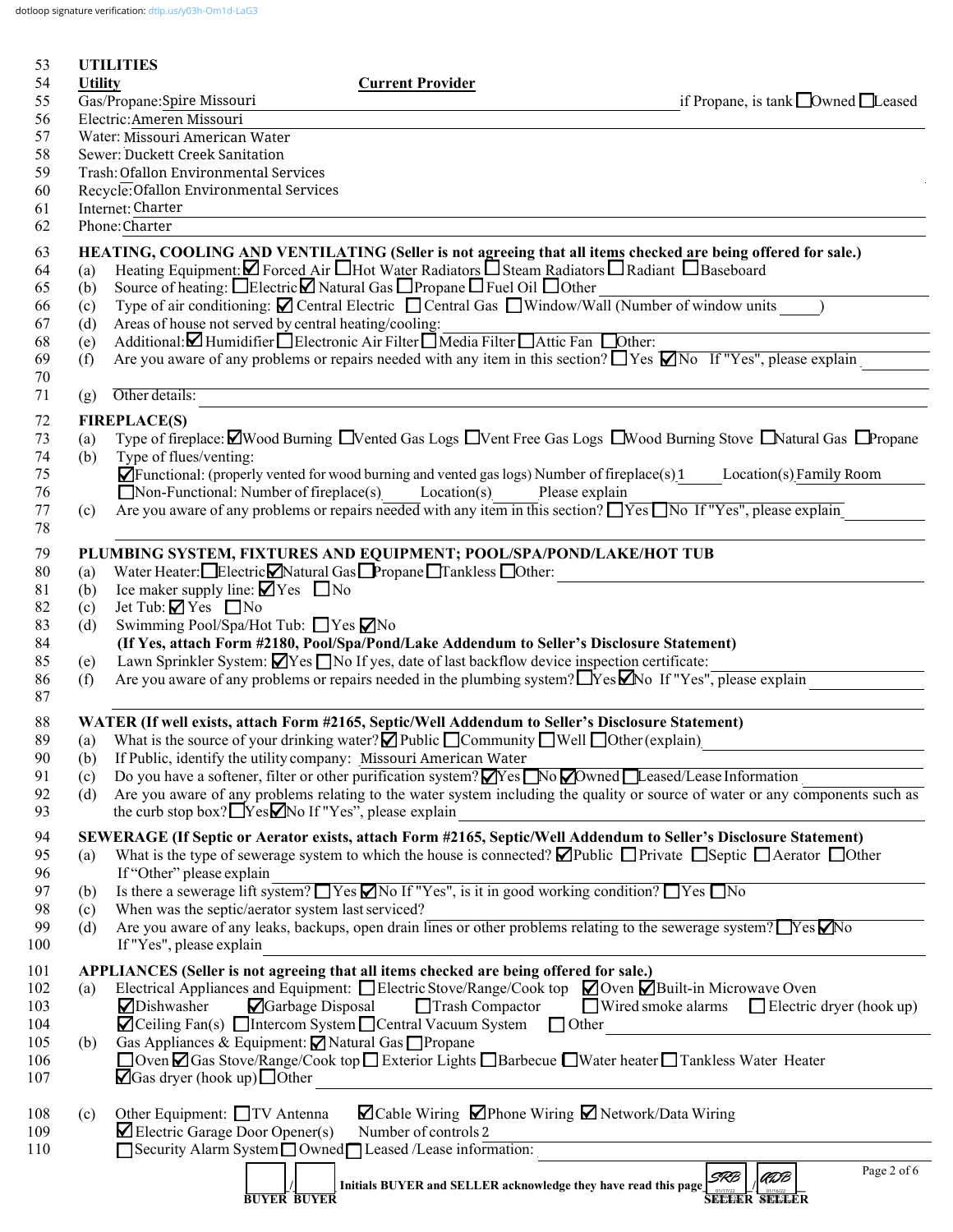|     | Satellite Dish <b>Owned Leased/LeaseInformation:</b><br>$\Box$ Other:                                                                                                                                                                                                                                                                                                                                                                                                                                                                                |
|-----|------------------------------------------------------------------------------------------------------------------------------------------------------------------------------------------------------------------------------------------------------------------------------------------------------------------------------------------------------------------------------------------------------------------------------------------------------------------------------------------------------------------------------------------------------|
|     | □ Electronic Pet Fence System Number of Collars:<br>Are you aware of any items in this section in need of repair or replacement? $\Box$ Yes $\Box$ No If "Yes", please explain                                                                                                                                                                                                                                                                                                                                                                       |
| (d) |                                                                                                                                                                                                                                                                                                                                                                                                                                                                                                                                                      |
|     | <b>ELECTRICAL</b>                                                                                                                                                                                                                                                                                                                                                                                                                                                                                                                                    |
|     | Type of service panel: $\blacksquare$ Fuses $\blacksquare$ Circuit Breakers $\blacksquare$ Other:                                                                                                                                                                                                                                                                                                                                                                                                                                                    |
| (a) | Type of wiring: $\blacksquare$ Copper $\blacksquare$ Aluminum $\blacksquare$ Knob and Tube $\blacksquare$ Unknown                                                                                                                                                                                                                                                                                                                                                                                                                                    |
| (b) | Are you aware of any problems or repairs needed in the electrical system? $\Box$ Yes $\Box$ No If "Yes", please explain $\Box$                                                                                                                                                                                                                                                                                                                                                                                                                       |
|     | ROOF, GUTTERS AND DOWNSPOUTS                                                                                                                                                                                                                                                                                                                                                                                                                                                                                                                         |
| (a) | What is the approximate age of the roof? 15 Years. Documented? $\blacksquare$ Yes $\blacksquare$ No                                                                                                                                                                                                                                                                                                                                                                                                                                                  |
| (b) | Has the roof ever leaked during your ownership? $\Box$ Yes $\Box$ No If "Yes" please explain<br><u> 1989 - Johann Barbara, martxa alemaniar arg</u>                                                                                                                                                                                                                                                                                                                                                                                                  |
| (c) | Has the roof been repaired, recovered or any portion of it replaced or recovered during your ownership? Thes Mo If "Yes",<br>please explain                                                                                                                                                                                                                                                                                                                                                                                                          |
| (d) | please explain<br>Are you aware of any problems with the roof, gutters or downspouts? No If "Yes", please explain                                                                                                                                                                                                                                                                                                                                                                                                                                    |
|     |                                                                                                                                                                                                                                                                                                                                                                                                                                                                                                                                                      |
|     | <b>CONSTRUCTION</b><br>Are you aware of any problems with the footing, foundation walls, sub-floor, interior and exterior walls, roof construction,                                                                                                                                                                                                                                                                                                                                                                                                  |
| (a) | decks/porches or other load bearing components? Tyes Mo If "Yes" please describe in detail<br><u> 1990 - Johann Barbara, martin a</u>                                                                                                                                                                                                                                                                                                                                                                                                                |
| (b) | Are you aware of any repairs to any of the building elements listed in (a) above? $\Box$ Yes $\Box$ No If "Yes", please describe the                                                                                                                                                                                                                                                                                                                                                                                                                 |
|     | location, extent, date and name of the person/company who did the repair or control effort                                                                                                                                                                                                                                                                                                                                                                                                                                                           |
| (c) | Are you aware that any of the work in (b) above was completed without required permits? $\Box$ Yes $\Box$ No                                                                                                                                                                                                                                                                                                                                                                                                                                         |
| (d) | List all significant additions, modifications, renovations, & alterations to the property during your ownership: Kitchen remodel,                                                                                                                                                                                                                                                                                                                                                                                                                    |
|     | new hardwood floors on first floor, stairwell spindles, stone fireplace, plantation shutters                                                                                                                                                                                                                                                                                                                                                                                                                                                         |
| (e) | Were required permits obtained for the work in (d) above? $\Box$ Yes $\Box$ No                                                                                                                                                                                                                                                                                                                                                                                                                                                                       |
|     | <b>BASEMENT AND CRAWL SPACE (Complete only if applicable)</b>                                                                                                                                                                                                                                                                                                                                                                                                                                                                                        |
| (a) | $\Box$ Sump pit $\Box$ Sump pit and pump                                                                                                                                                                                                                                                                                                                                                                                                                                                                                                             |
|     |                                                                                                                                                                                                                                                                                                                                                                                                                                                                                                                                                      |
| (b) | Type of foundation: $\Box$ Concrete Stone □ Cinder Block ■ Wood                                                                                                                                                                                                                                                                                                                                                                                                                                                                                      |
| (c) |                                                                                                                                                                                                                                                                                                                                                                                                                                                                                                                                                      |
|     | describe in detail<br><u> 1980 - Andrea Barbara, amerikana amerikana amerikana amerikana amerikana amerikana amerikana amerikana amerika</u>                                                                                                                                                                                                                                                                                                                                                                                                         |
|     |                                                                                                                                                                                                                                                                                                                                                                                                                                                                                                                                                      |
| (d) |                                                                                                                                                                                                                                                                                                                                                                                                                                                                                                                                                      |
|     | Are you aware of any repairs or other attempts to control any water or dampness problem in the basement or crawl space?                                                                                                                                                                                                                                                                                                                                                                                                                              |
|     |                                                                                                                                                                                                                                                                                                                                                                                                                                                                                                                                                      |
|     | plumber installed a one way valve to prevent exterior water from entering the basement. We've had no issues since.                                                                                                                                                                                                                                                                                                                                                                                                                                   |
|     |                                                                                                                                                                                                                                                                                                                                                                                                                                                                                                                                                      |
| (a) | PESTS OR TERMITES/WOOD DESTROYING INSECTS                                                                                                                                                                                                                                                                                                                                                                                                                                                                                                            |
| (b) | Are you aware of any pests or termites/wood destroying insects impacting the property and improvements? $\Box$ Yes $\Box$ No<br>Are you aware of any uncorrected damage to the property caused by pests or termites/wood destroying insects? $\Box$ Yes $\Box$ No                                                                                                                                                                                                                                                                                    |
| (c) | Is your property currently under a warranty contract by a licensed pest/termite control company? $\Box$ Yes $\Box$ No                                                                                                                                                                                                                                                                                                                                                                                                                                |
| (d) | Are you aware of any pest/termite control reports for the property? $\Box$ Yes $\Box$ No                                                                                                                                                                                                                                                                                                                                                                                                                                                             |
| (e) | Are you aware of any pest/termite control treatments to the property? $\Box$ Yes $\nabla$ No                                                                                                                                                                                                                                                                                                                                                                                                                                                         |
| (f) |                                                                                                                                                                                                                                                                                                                                                                                                                                                                                                                                                      |
|     | <b>SOIL AND DRAINAGE</b>                                                                                                                                                                                                                                                                                                                                                                                                                                                                                                                             |
| (a) | Are you aware of any fill, expansive soil or sinkholes on the property or that may affect the property? $\Box$ Yes $\Box$ No                                                                                                                                                                                                                                                                                                                                                                                                                         |
| (b) |                                                                                                                                                                                                                                                                                                                                                                                                                                                                                                                                                      |
|     | Are you aware of any dampness, water accumulation or leakage, in the basement or crawl space? No If "Yes", please<br>$\Box$ Yes $\Box$ No If "Yes", please describe the location, extent, date and name of the person/company who did the repair or control<br>effort In approximately 2013 vandalism in a nearby storm drain caused water accumulation in the basement. A professional<br>Are you aware of any soil, earth movement, flood, drainage or grading problems on the property or that may affect the<br>property? $\Box$ Yes $\nabla$ No |
| (c) |                                                                                                                                                                                                                                                                                                                                                                                                                                                                                                                                                      |
|     | Are you aware of any past, present or proposed mining, strip-mining, or any other excavations on the property or that may affect<br>the property? $\Box$ Yes $\Box$ No                                                                                                                                                                                                                                                                                                                                                                               |
| (d) |                                                                                                                                                                                                                                                                                                                                                                                                                                                                                                                                                      |
|     | Are you aware of any Post-construction Stormwater Best Management Practices (BMPs) on the property? (BMPs are private<br>stormwater management facilities which include a recorded formal Maintenance Agreement with the Metropolitan Sewer District,                                                                                                                                                                                                                                                                                                |
| (e) | e.g. retention ponds, rain gardens, sand filters, permeable pavement) TYes Mo<br>Please explain any "Yes" answers you gave in this section<br><u> 1989 - Johann Barbara, martxa alemaniar arg</u>                                                                                                                                                                                                                                                                                                                                                    |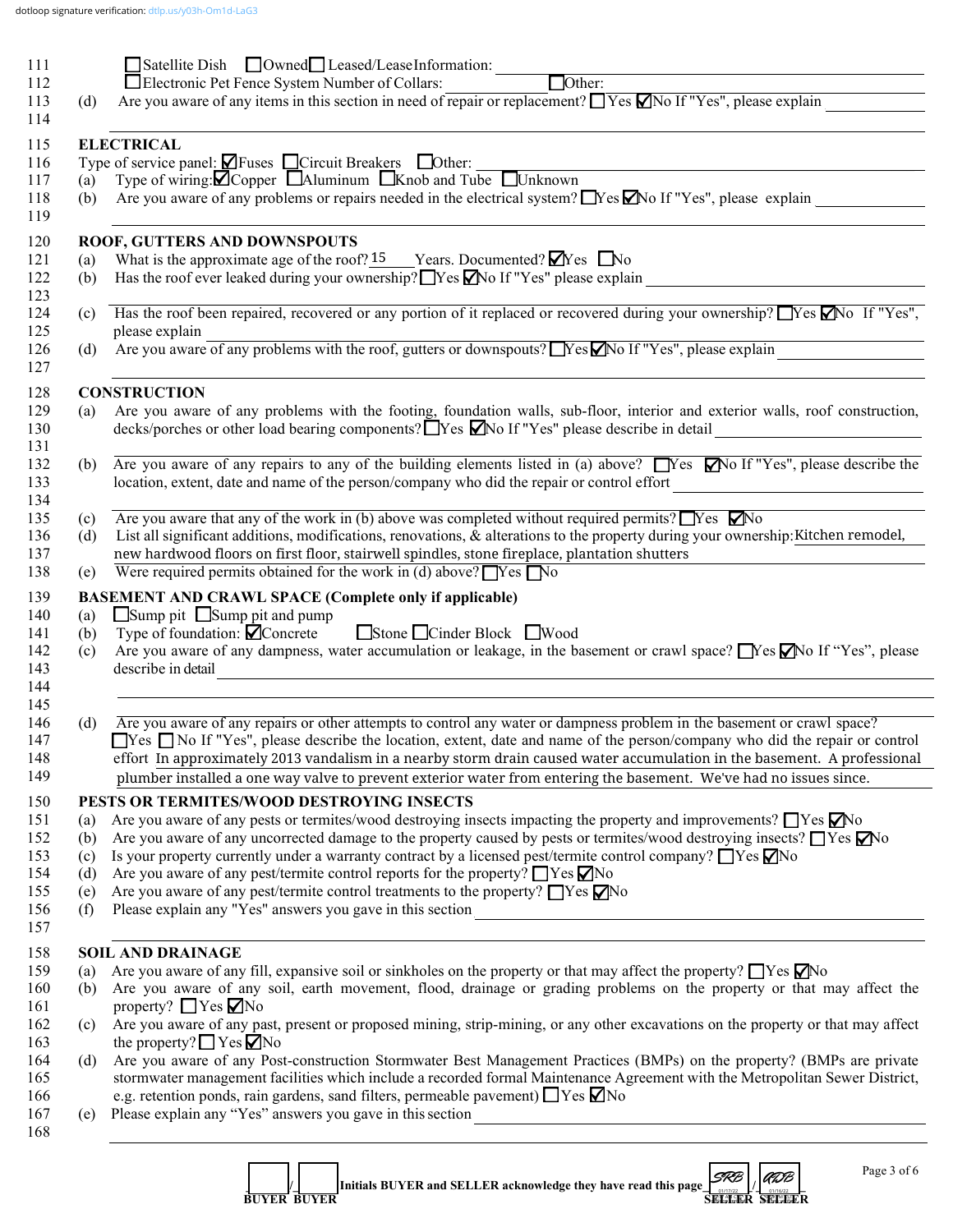| 169<br>170 | (a) | <b>HAZARDOUS SUBSTANCES/OTHER ENVIRONMENTAL CONCERNS</b><br>Lead: (Note: Production of lead-based paint was banned in 1978. See Disclosure of Information and Acknowledgement Lead Based |
|------------|-----|------------------------------------------------------------------------------------------------------------------------------------------------------------------------------------------|
| 171        |     | Paint and/or Lead-Based Paint Hazards, form #2049.)                                                                                                                                      |
| 172        |     | (1) Are you aware of the presence of any lead hazards (such as paint, water supply lines, etc.) on the property? $\Box$ Yes $\Box$ No                                                    |
| 173        |     | (2) Are you aware if it has ever been covered or removed? $\Box$ Yes $\Box$ No                                                                                                           |
| 174        |     | (3) Are you aware if the property has been tested for lead? $\Box$ Yes $\Box$ No If "Yes", please give date performed, type of test and test                                             |
| 175        |     | results                                                                                                                                                                                  |
| 176        |     | (4) Please explain any "Yes" answers you gave in this section                                                                                                                            |
| 177        |     |                                                                                                                                                                                          |
| 178        |     | (b) Asbestos Materials                                                                                                                                                                   |
| 179        |     | (1) Are you aware of the presence of asbestos materials on the property, such as roof shingles, siding, insulation, ceiling, flooring,                                                   |
| 180        |     | pipe wrap, etc.? $\Box$ Yes $\nabla$ No                                                                                                                                                  |
| 181        |     | (2) Are you aware of any asbestos material that has been encapsulated or removed? $\Box$ Yes $\Box$ No                                                                                   |
| 182        |     | (3) Are you aware if the property has been tested for the presence of asbestos? Nes Mo If "Yes", please give date performed,                                                             |
| 183        |     | type of test and test results                                                                                                                                                            |
| 184        |     | (4) Please explain any "Yes" answers you gave in this section                                                                                                                            |
| 185        |     |                                                                                                                                                                                          |
| 186        |     | (c) Mold                                                                                                                                                                                 |
| 187        |     | (1) Are you aware of the presence of any mold on the property? $\Box$ Yes $\Box$ No                                                                                                      |
| 188        |     | (2) Are you aware of anything with mold on the property that has ever been covered or removed? $\Box$ Yes $\Box$ No                                                                      |
| 189        |     | (3) Are you aware if the property has ever been tested for the presence of mold? These $\blacksquare$ No If "Yes", please give date performed,                                           |
| 190        |     | type of test and test results                                                                                                                                                            |
| 191        |     | (4) Please explain any "Yes" answers you gave in this section                                                                                                                            |
| 192        |     |                                                                                                                                                                                          |
|            |     |                                                                                                                                                                                          |
| 193<br>194 |     | (d) Radon<br>(1) Are you aware if the property has been tested for radon gas? $\Box$ Yes $\Box$ No If "Yes", please give date performed, type of test                                    |
|            |     |                                                                                                                                                                                          |
| 195        |     | and test results                                                                                                                                                                         |
| 196        |     | (2) Are you aware if the property has ever been mitigated for radon gas? $\Box$ Yes $\Box$ No If "Yes", please provide the date and name                                                 |
| 197        |     | of the person/company who did the mitigation                                                                                                                                             |
| 198        |     | (e) Methamphetamine                                                                                                                                                                      |
| 199        |     | Are you aware if the property is or was used as a lab, production or storage site for methamphetamine or was the residence of                                                            |
| 200        |     | a person convicted of a crime related to methamphetamine or a derivative controlled substance related thereto?                                                                           |
| 201        |     | $\Box$ Yes $\Box$ No If "Yes", Section 442.606 RSMo requires you to disclose such facts in writing, please explain                                                                       |
| 202        |     |                                                                                                                                                                                          |
| 203        |     | (f) Waste Disposal Site or Demolition Landfill (permitted or unpermitted)                                                                                                                |
| 204        |     | Are you aware of any permitted or unpermitted solid waste disposal site or demolition landfill on the property? $\Box$ Yes $\neg$ No                                                     |
| 205        |     | If "Yes", Section 260.213 RSMo requires you to disclose the location of any such site on the property. Please provide such                                                               |
| 206        |     | information.                                                                                                                                                                             |
| 207        |     |                                                                                                                                                                                          |
| 208        |     | Note: If Seller checks "Yes", Buyer may be assuming liability to the State for any remedial action at the property.                                                                      |
| 209        |     | (g) Radioactive or Hazardous Materials                                                                                                                                                   |
| 210        |     | Have you ever received a report stating affirmatively that the property is or was previously contaminated with radioactive                                                               |
| 211        |     | material or other hazardous material? $\Box$ Yes $\Box$ No If "Yes", Section 442.055 RSM requires you to disclose such knowledge                                                         |
| 212        |     | in writing. Please provide such information, including a copy of such report, if available.                                                                                              |
| 213        |     |                                                                                                                                                                                          |
| 214        |     | (h) Other Environmental Concerns                                                                                                                                                         |
| 215        |     | Are you aware of any other environmental concerns that may affect the property such as polychlorinated biphenyls (PCB's),                                                                |
| 216        |     | electro-magnetic fields (EMF's), underground fuel tanks, unused septic or storage tanks, etc.? $\Box$ Yes $\Box$ No If "Yes", please                                                     |
| 217        |     | explain                                                                                                                                                                                  |
| 218        |     |                                                                                                                                                                                          |
|            |     |                                                                                                                                                                                          |
| 219        |     | <b>SURVEY AND ZONING</b>                                                                                                                                                                 |
| 220        |     | (a) Are you aware of any shared or common features with adjoining properties? $\Box$ Yes $\Box$ No                                                                                       |
| 221        |     | (b) Are you aware of any rights of way, unrecorded easements, or encroachments, which affect the property? $\Box$ Yes $\Box$ No                                                          |
| 222        |     | (c) Is any portion of the property located within the 100-year flood hazard area (flood plain)? $\Box$ Yes $\Box$ No                                                                     |
| 223        |     | (d) Do you have a survey of the property? $\Box$ Yes $\Box$ No (If "Yes", please attach) Does it include all existing improvements on the                                                |
| 224        |     | property? $\Box$ Yes $\Box$ No                                                                                                                                                           |
| 225        |     | (e) Are you aware of any violations of local, state, or federal laws/regulations, including zoning, relating to the property? $\Box$ Yes $\Box$ No                                       |
| 226        |     | (f) Please explain any "Yes" answers you gave in this section                                                                                                                            |
| 227        |     |                                                                                                                                                                                          |
|            |     |                                                                                                                                                                                          |

**1 d**  $\begin{bmatrix} 1 & 1 \end{bmatrix}$  Initials BUYER and SELLER acknowledge they have read this page  $\begin{bmatrix} 1 & 1 \end{bmatrix}$ **BUYER BUYER SELLER SELLER SELLER SELLER SELLER SELLER** *SRB*<br>JEHALE *ADB*<br>SELEI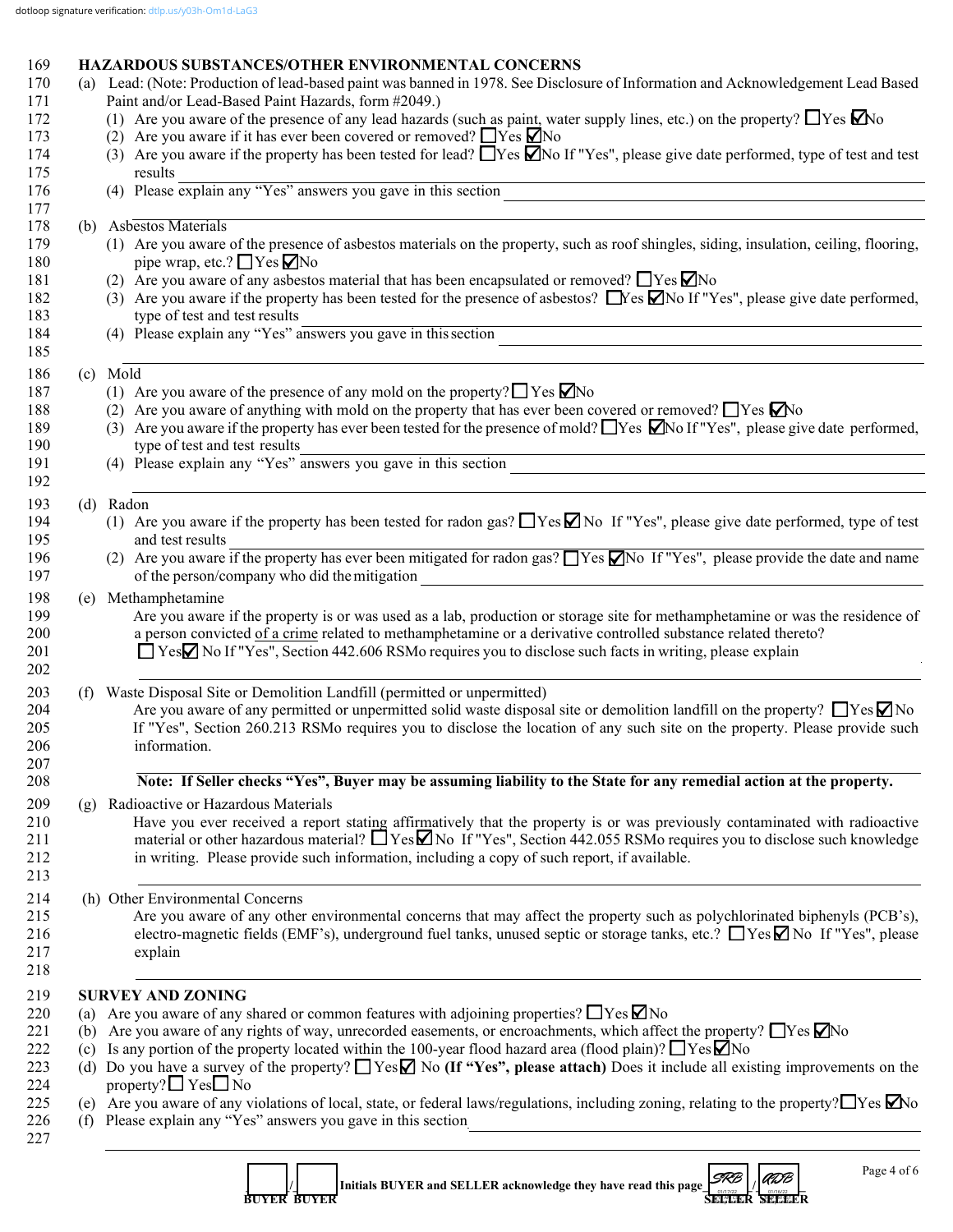#### 228 **INSURANCE**

229 Are you aware of any claims that have been filed for damages to the property?  $\Box$  Yes  $\Box$  No If "Yes", please provide the following 230 information: date of claim, description of claim, repairs and/or replacements completed \_\_\_\_\_\_\_\_\_\_\_\_\_\_\_\_\_\_\_\_\_\_\_\_\_\_\_\_\_\_\_\_\_\_\_\_\_\_  $231$ 

|                              | <b>MISCELLANEOUS</b>                                                                                                                                                                                                                |
|------------------------------|-------------------------------------------------------------------------------------------------------------------------------------------------------------------------------------------------------------------------------------|
| (a)                          | The approximate age of the residence is 15<br>years. The Seller has occupied the property from 5/1/2006<br>to 01/16/2022                                                                                                            |
| (b)                          | Has the property been continuously occupied during the last twelve months? $\Box$ Yes $\Box$ No If "No", please explain                                                                                                             |
| (c)                          | Is the property located in an area that requires any compliance inspection(s) including municipality, conservation, fire district or<br>any other required governmental authority? ■ Yes ■ No If "Yes", please explain              |
| (d)                          | Is the property located in an area that requires any specific disclosure(s) from the city or county? $\Box$ Yes $\Box$ No If "Yes", please<br>explain                                                                               |
| (e)                          | Is the property designated as a historical home or located in a historic district? $\Box$ Yes $\Box$ No If "Yes", please explain                                                                                                    |
| (f)                          | Is property tax abated? $\Box$ Yes $\Box$ No Expiration date<br>Attach documentation from taxing authority.                                                                                                                         |
| (g)                          | Are you aware of any pets having been kept in or on the property? Ø Yes□ No If "Yes" please explainTwo dogs, 1 cat                                                                                                                  |
| (h)                          | Is the Buyer being offered a protection plan/home warranty at closing at Seller's expense? $\Box$ Yes $\Box$ No (If "Yes", please attach)                                                                                           |
| (i)                          | Are you aware of any inoperable windows or doors, broken thermal seals, or cracked/broken glass? $\Box$ Yes $\Box$ No                                                                                                               |
| (1)                          | Are you aware if carpet has been laid over a damaged wood floor? $\Box$ Yes $\Box$ No                                                                                                                                               |
| (k)                          | Are you aware of any existing or threatened legal action affecting the property? $\Box$ Yes $\Box$ No                                                                                                                               |
| $\left( \frac{1}{2} \right)$ | Are you aware of any consent required of anyone other than the signer(s) of this form to convey title to the property? $\Box$ Yes $\Box$ No<br>Please explain any "Yes" answers you gave for $(i)$ , $(j)$ , $(k)$ , or $(l)$ above |

# 255 **Additional Comments:**

| 256 |  |  |  |  |
|-----|--|--|--|--|
| 257 |  |  |  |  |
| 258 |  |  |  |  |
| 259 |  |  |  |  |
| 260 |  |  |  |  |

 $261$  Seller attaches the following document(s):